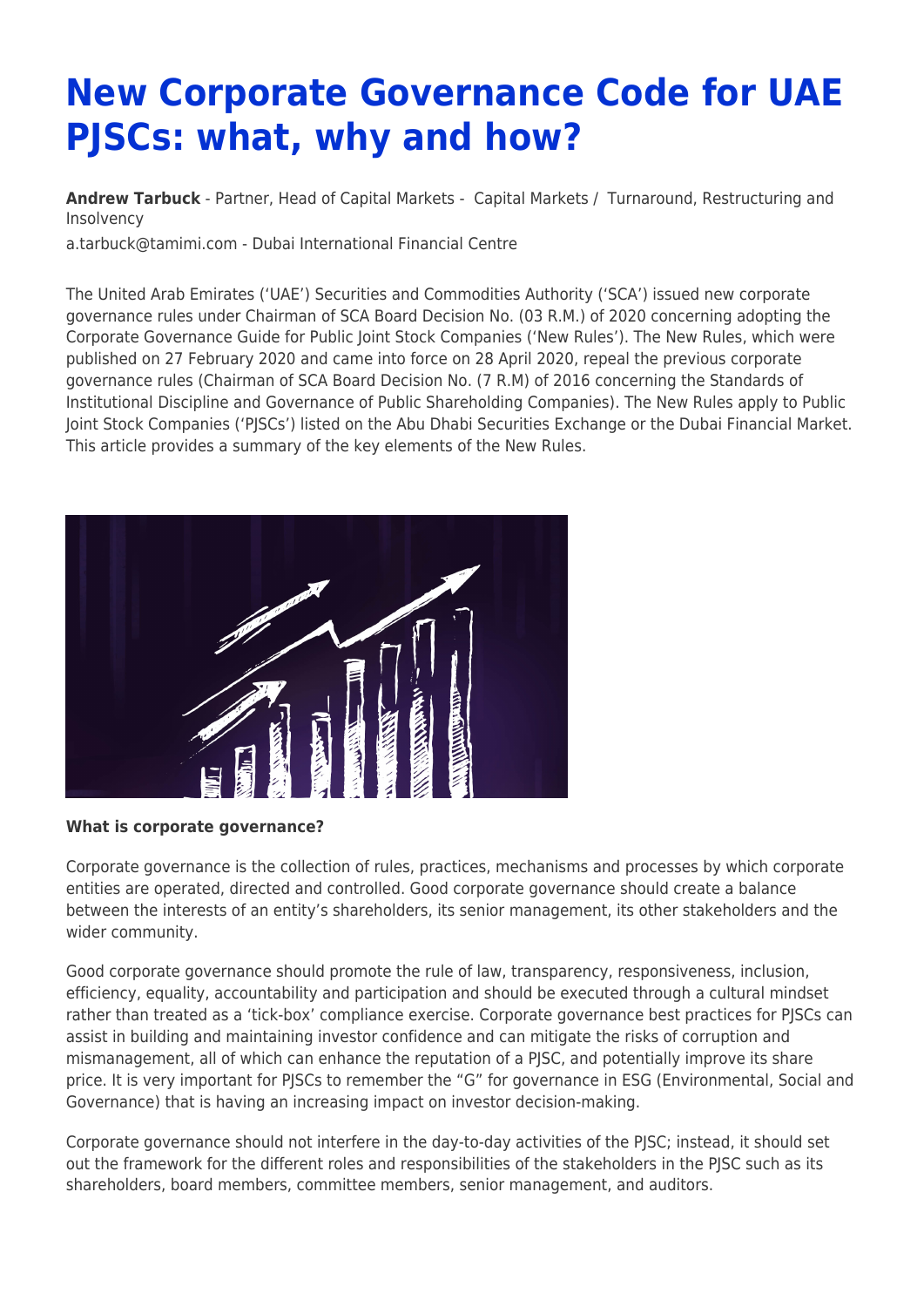## **What do the Corporate Governance Rules require?**

The Corporate Governance Rules set out the minimum corporate governance standards required of a PJSC. The constitutional documents of the relevant PJSC may impose higher standards.

## 1. **The shareholders and the general assembly**

The New Rules provide certain protections and rules relating to a PJSC's shares. These include the following:

- all shares must be of the same class:
- all shareholders must be treated equally;
- a share grants its holder the right to receive profits if and when distributable, and the free disposal thereof;
- a shareholder has the right to review the PJSC's financial reports and approve them;
- each shareholder enjoys the right to attend, participate in, and vote at general assembly meetings;
- a shareholder may delegate another person, save for a board member of the PSJC, to attend a general assembly meeting on his orher behalf. When signing the proxy document, the relevant shareholder should use the signature certified by either a notary public, the UAE chamber of commerce or economic department, a licensed bank in the UAE where the shareholder has an account, or any authority authorised to undertake notarisation activities;
- a PJSC shall appoint two representatives from law or audit firms certified by the SCA to represent shareholders at general assembly meetings. Lawyers from law firms operating in the UAE, financial consultancies and analysts approved by SCA, or any other body approved by the SCA are eligible for such appointment;
- in order to avoid consolidation of shares, a person attending by proxy may not represent more than one shareholder where such representation would exceed five per cent of the issued share capital of the PISC: and
- certain actions of the PJSC can only be taken with the approval of a simple majority of the shares represented at the meeting, or in the case of very important matters, such as amending the PJSC's constitutional documents, a majority of 75 per cent is required.

## 2. **The Board**

The board of directors (the 'Board') manages and supervises a PJSC's business and operations. The New Rules place a number of obligations on members of the Board including the following:

- a Board member is expected to safeguard the PJSC's interests, exercise reasonable care, and undertake all acts required for the benefit of the PJSC;
- a Board member shall act with honesty and integrity and observe all applicable laws and the PJSC's constitutional documents;
- a Board member must avoid conflicts of interest including abstaining from voting on matters where such member has an interest, and must disclose such interests to the remainder of the Board. Board members must fill in a specific form, to be kept by the Board Secretary declaring any interests or relationships that may affect their ability to perform their tasks as a Board member, which is to be reviewed quarterly or updated at the time as any existing interest changes or new interest arises.
- Board members should avoid the acceptance of gifts (gifts below AED500 (approximately US\$136) are acceptable));
- the Board has to appoint an independent secretary that directly reports to it;
- the Chairman and majority of the Board members must be UAE nationals; and
- the majority of Board members have to be non-executive and independent.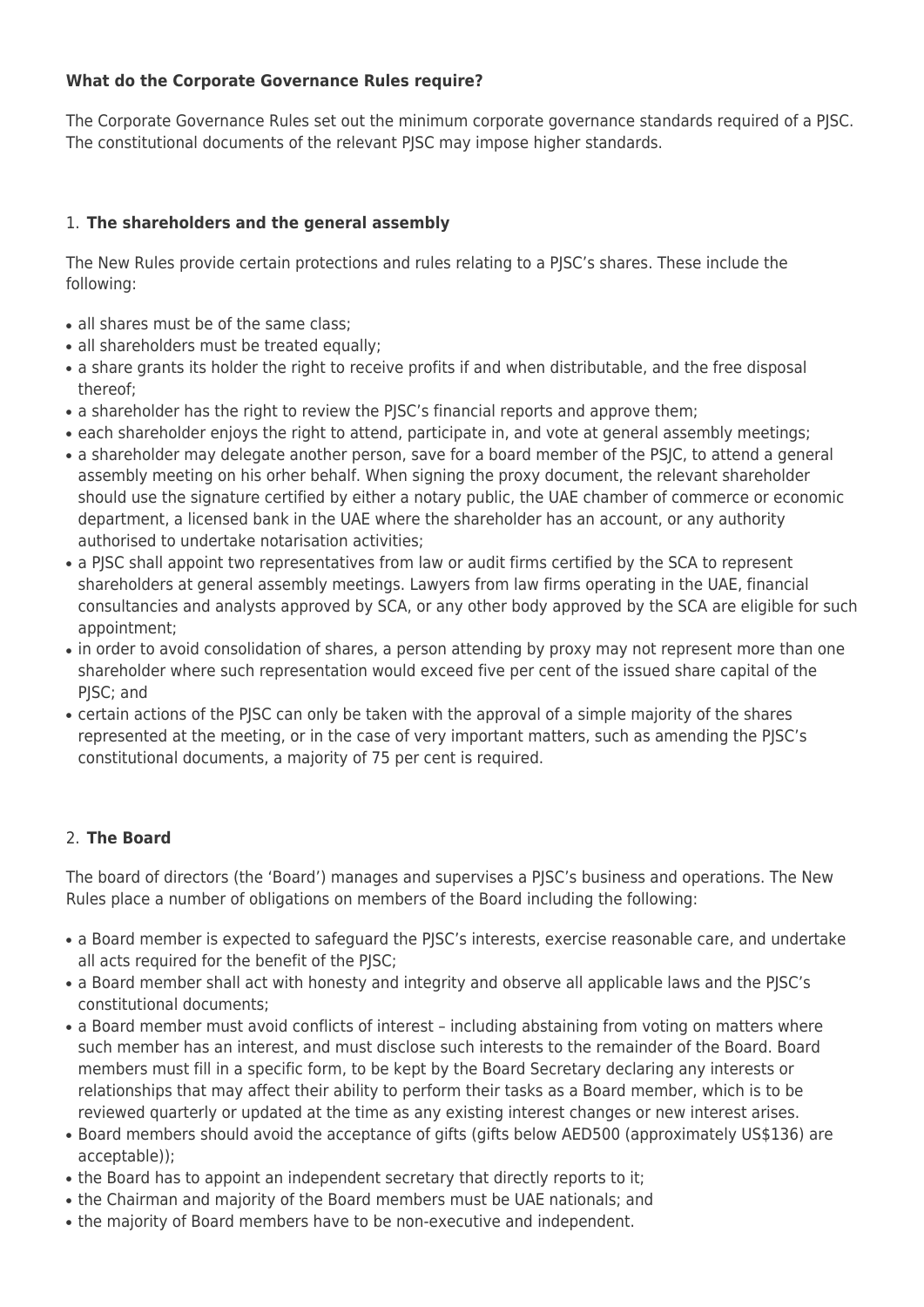The New Rules introduce the option for a PJSC to implement a dual governance structure under which the management function is separated from the supervisory function. This is achieved by establishing two Board committees: (i) a supervisory committee; and (ii) an executive committee. These committees will be required to co-operate to realise the PJSC's objectives.

## 3. **Board committees**

- The New Rules provide that the Board shall establish a nomination and remuneration committee and an audit committee. Each committee shall comprise not less than three non-executive Board members, two of which must be independent. Each committee must be chaired by an independent Board member.
- **The nomination and remuneration committee** prepares policies relating to remuneration, benefits, and incentives of the Board and the PJSC's employees.
- **The audit committee** reviews the financial and audit policies and regulations of the PJSC and works closely with the external auditor of the PJSC to ensure that it carries out its engagement in accordance with applicable law.
- In addition, the New Rules encourage the establishment of two non-mandatory committees, a risk committee and a technology committee. The risk committee sets out the risk management strategy of the PJSC and the implementation of such policy. The technology committee will review and approve the PJSC's technology plans and strategy and ensure the implementation of such plans and strategy.

## 4. **Internal audit and compliance officer**

- The New Rules provide that each PJSC must develop an internal audit system and have a specific department in charge of its implementation. This manages and assists the implementation of the PJSC's corporate governance rules in an efficient and effective manner.
- Each PJSC must also appoint a compliance officer who monitors compliance by the PJSC and its employees with applicable laws and regulations as well as their compliance with the PJSC's own constitutional documents.

# 5. **The auditor**

- Pursuant to the New Rules, a PJSC must have an external auditor who is an impartial and independent person. The auditor must be registered with the SCA.
- The auditor audits the PJSC's activities and examines its administrative and financial regulations and internal audit functions to ensure their effectiveness and appropriateness to the PJSC. The auditor also reviews the PJSC's financial statements and confirms the existence of its assets.
- The auditor is required to report any non-compliance with relevant laws to the SCA.

# 6. **Related party transactions**

- The New Rules contain restrictions on transactions between a PISC and its related parties. For the purpose of the New Rules, those considered to be related parties are the chairman, the members of the Board, senior executives and employees, as well as any company in which such persons hold 30 per cent or more of the share capital, and such company's subsidiaries, sister companies, or affiliates.
- Any transaction with a related party that does not exceed in value five per cent of the share capital of the PJSC must have prior approval of the Board. Where such deals are of a value exceeding five per cent of the share capital of the PSJC, the general assembly's approval is required. The related party may not vote with regards to either approval.